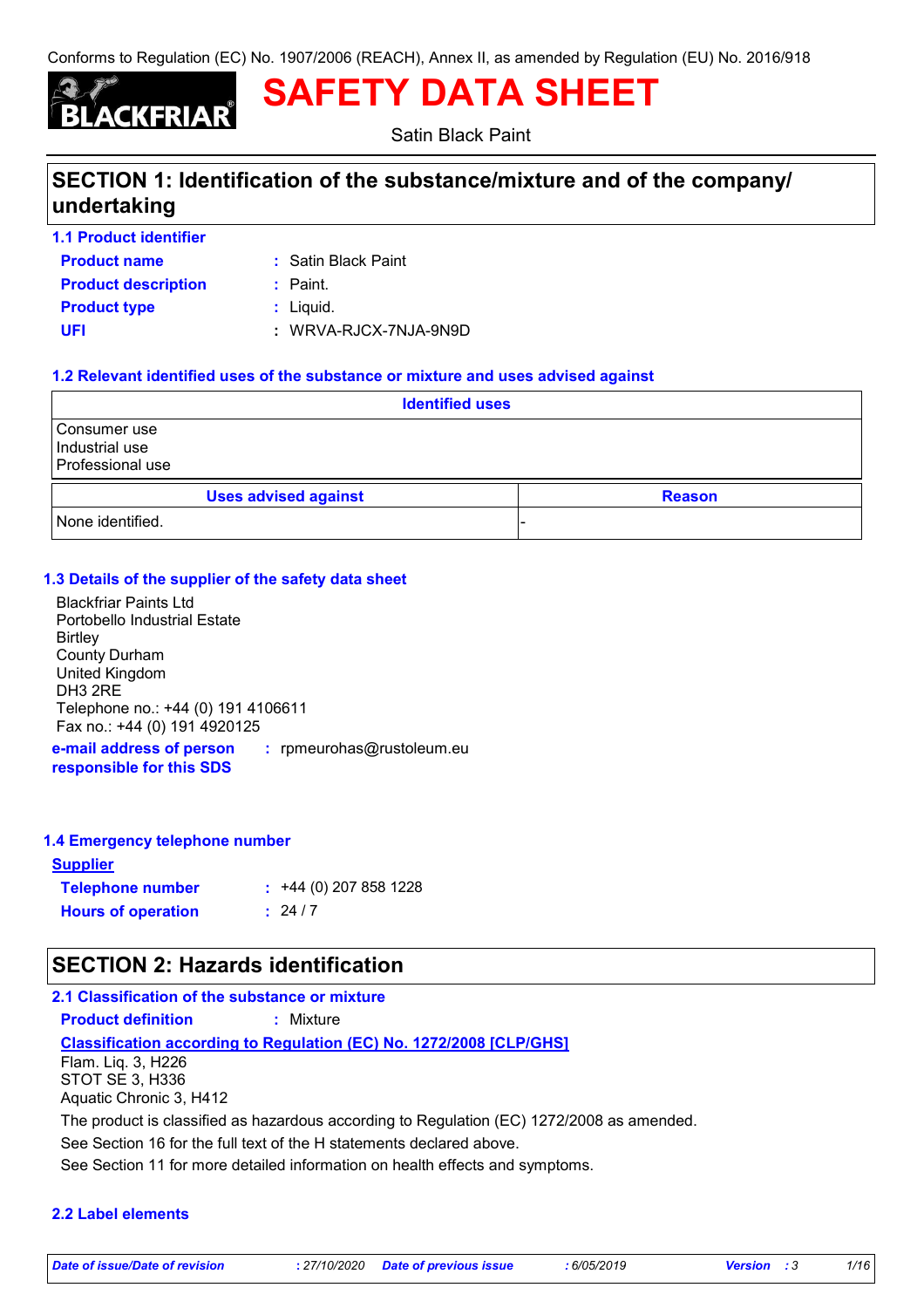| Satin Black Paint                                                                                                                                               |  |                                                                                                                                                                                           |
|-----------------------------------------------------------------------------------------------------------------------------------------------------------------|--|-------------------------------------------------------------------------------------------------------------------------------------------------------------------------------------------|
| <b>SECTION 2: Hazards identification</b>                                                                                                                        |  |                                                                                                                                                                                           |
| <b>Hazard pictograms</b>                                                                                                                                        |  |                                                                                                                                                                                           |
| <b>Signal word</b>                                                                                                                                              |  | : Warning                                                                                                                                                                                 |
| <b>Hazard statements</b>                                                                                                                                        |  | : Flammable liquid and vapour.<br>May cause drowsiness or dizziness.<br>Harmful to aquatic life with long lasting effects.                                                                |
| <b>Precautionary statements</b>                                                                                                                                 |  |                                                                                                                                                                                           |
| <b>General</b>                                                                                                                                                  |  | : P103 - Read carefully and follow all instructions.<br>P102 - Keep out of reach of children.<br>P101 - If medical advice is needed, have product container or label at hand.             |
| <b>Prevention</b>                                                                                                                                               |  | : P210 - Keep away from heat, hot surfaces, sparks, open flames and other ignition<br>sources. No smoking.<br>P235 - Keep cool.<br>P271 - Use only outdoors or in a well-ventilated area. |
| <b>Response</b>                                                                                                                                                 |  | : Not applicable.                                                                                                                                                                         |
| <b>Storage</b>                                                                                                                                                  |  | : P403 - Store in a well-ventilated place.                                                                                                                                                |
| <b>Disposal</b>                                                                                                                                                 |  | : P501 - Dispose of contents and container in accordance with all local, regional,<br>national and international regulations.                                                             |
| <b>Hazardous ingredients</b>                                                                                                                                    |  | : hydrocarbons, C9-C11, n-/ iso-/ cyclo-alkanes, < 2% aromatics                                                                                                                           |
| <b>Supplemental label</b><br>elements                                                                                                                           |  | : Repeated exposure may cause skin dryness or cracking.                                                                                                                                   |
| <b>Annex XVII - Restrictions</b><br>on the manufacture,<br>placing on the market and<br>use of certain dangerous<br>substances, mixtures and<br><b>articles</b> |  | : Not applicable.                                                                                                                                                                         |
| <b>Special packaging requirements</b>                                                                                                                           |  |                                                                                                                                                                                           |
| <b>Containers to be fitted</b><br>with child-resistant<br>fastenings                                                                                            |  | : Not applicable.                                                                                                                                                                         |
| Tactile warning of danger : Not applicable.                                                                                                                     |  |                                                                                                                                                                                           |

### **2.3 Other hazards**

| <b>Product meets the criteria</b><br>for PBT or vPvB according<br>to Regulation (EC) No.<br>1907/2006, Annex XIII | : This mixture does not contain any substances that are assessed to be a PBT or a<br>vPvB. |
|-------------------------------------------------------------------------------------------------------------------|--------------------------------------------------------------------------------------------|
| Other hazards which do<br>not result in classification                                                            | : None known.                                                                              |

# **SECTION 3: Composition/information on ingredients**

**3.1 Substances :** Mixture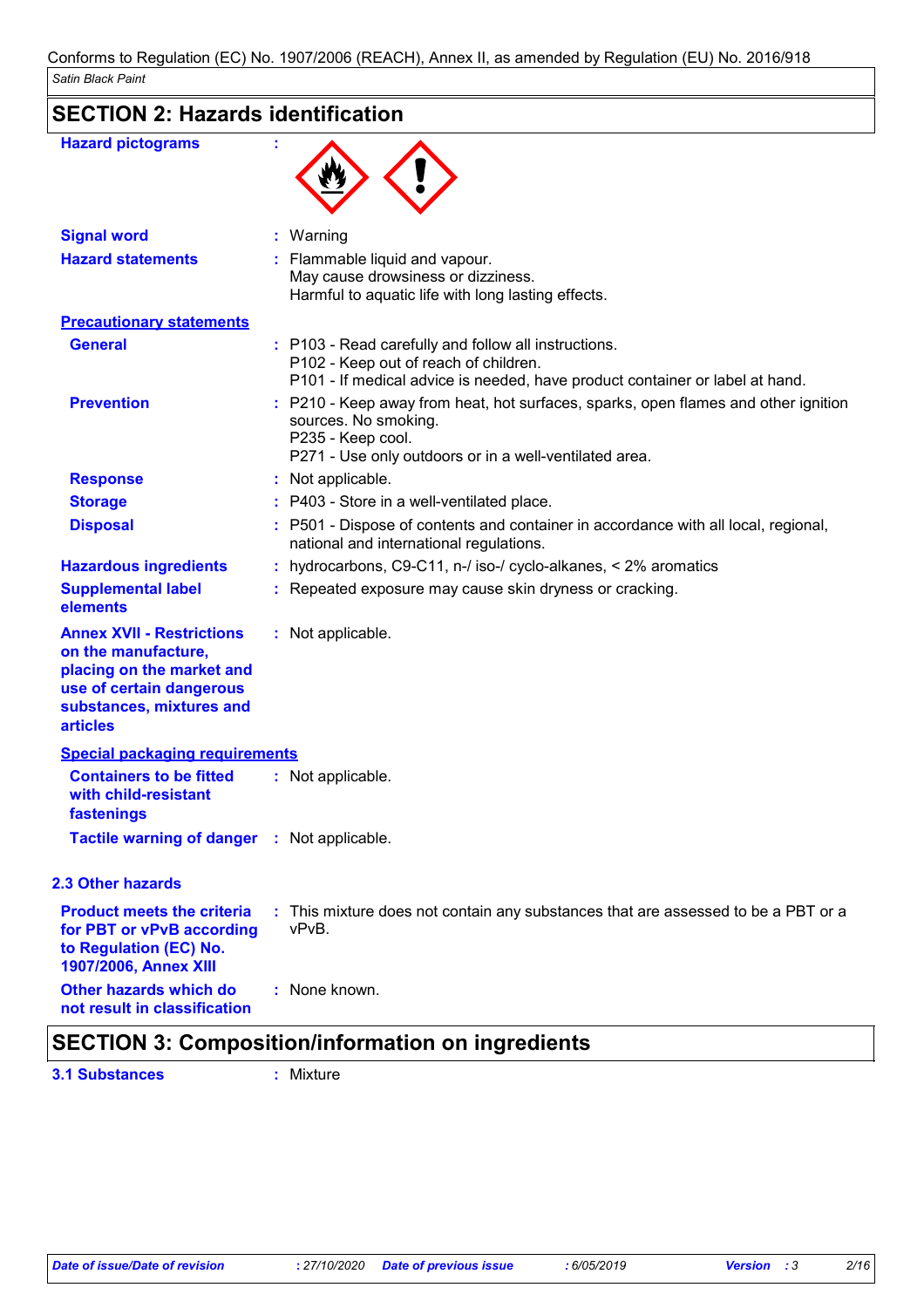# **SECTION 3: Composition/information on ingredients**

|                                                                                                                                                 |                                                                                                                  |                 | <b>Classification</b>                                                                                                                   |                    |
|-------------------------------------------------------------------------------------------------------------------------------------------------|------------------------------------------------------------------------------------------------------------------|-----------------|-----------------------------------------------------------------------------------------------------------------------------------------|--------------------|
| <b>Product/ingredient</b><br>name                                                                                                               | <b>Identifiers</b>                                                                                               | $\frac{9}{6}$   | <b>Regulation (EC) No. 1272/2008 [CLP]</b>                                                                                              | <b>Type</b>        |
| hydrocarbons, C9-C11, REACH #:<br>n-/ iso-/ cyclo-alkanes,<br>$<$ 2% aromatics<br>hydrocarbons,<br>C10-C13, n-/ iso-/<br>cyclo-alkanes, $< 2\%$ | 101-2119463258-33<br>EC: 919-857-5<br>Index: 649-327-00-6<br>IREACH #:<br>101-2119457273-39<br>IEC: 918-481-9    | ≥25 - ≤50<br>≤5 | Flam. Liq. 3, H226<br>STOT SE 3, H336<br>Asp. Tox. 1, H304<br>EUH066<br>Asp. Tox. 1, H304<br>EUH066                                     | [1] [2]<br>[1] [2] |
| aromatics<br>trizinc bis<br>(orthophosphate)                                                                                                    | Index: 649-327-00-6<br>IREACH #:<br>01-2119485044-40<br>$EC: 231-944-3$<br>CAS: 7779-90-0<br>Index: 030-011-00-6 | ≤1              | Aquatic Acute 1, H400 (M=1)<br>Aquatic Chronic 1, H410 (M=1)<br>See Section 16 for the full text of the<br>H statements declared above. | $[1]$              |

There are no additional ingredients present which, within the current knowledge of the supplier and in the concentrations applicable, are classified as hazardous to health or the environment, are PBTs, vPvBs or Substances of equivalent concern, or have been assigned a workplace exposure limit and hence require reporting in this section.

**Type** 

[1] Substance classified with a health or environmental hazard

[2] Substance with a workplace exposure limit

[3] Substance meets the criteria for PBT according to Regulation (EC) No. 1907/2006, Annex XIII

[4] Substance meets the criteria for vPvB according to Regulation (EC) No. 1907/2006, Annex XIII

[5] Substance of equivalent concern

[6] Additional disclosure due to company policy

Occupational exposure limits, if available, are listed in Section 8.

### **SECTION 4: First aid measures**

### **4.1 Description of first aid measures**

| <b>General</b>                    | : In all cases of doubt, or when symptoms persist, seek medical attention. Never give<br>anything by mouth to an unconscious person. If unconscious, place in recovery<br>position and seek medical advice.                                                                                                             |
|-----------------------------------|-------------------------------------------------------------------------------------------------------------------------------------------------------------------------------------------------------------------------------------------------------------------------------------------------------------------------|
| Eye contact                       | : Remove contact lenses, irrigate copiously with clean, fresh water, holding the<br>eyelids apart for at least 10 minutes and seek immediate medical advice.                                                                                                                                                            |
| <b>Inhalation</b>                 | : Remove to fresh air. Keep person warm and at rest. If not breathing, if breathing is<br>irregular or if respiratory arrest occurs, provide artificial respiration or oxygen by<br>trained personnel.                                                                                                                  |
| <b>Skin contact</b>               | : Remove contaminated clothing and shoes. Wash skin thoroughly with soap and<br>water or use recognised skin cleanser. Do NOT use solvents or thinners.                                                                                                                                                                 |
| <b>Ingestion</b>                  | : If swallowed, seek medical advice immediately and show the container or label.<br>Keep person warm and at rest. Do NOT induce vomiting.                                                                                                                                                                               |
| <b>Protection of first-aiders</b> | : No action shall be taken involving any personal risk or without suitable training. If it<br>is suspected that fumes are still present, the rescuer should wear an appropriate<br>mask or self-contained breathing apparatus. It may be dangerous to the person<br>providing aid to give mouth-to-mouth resuscitation. |

### **4.2 Most important symptoms and effects, both acute and delayed**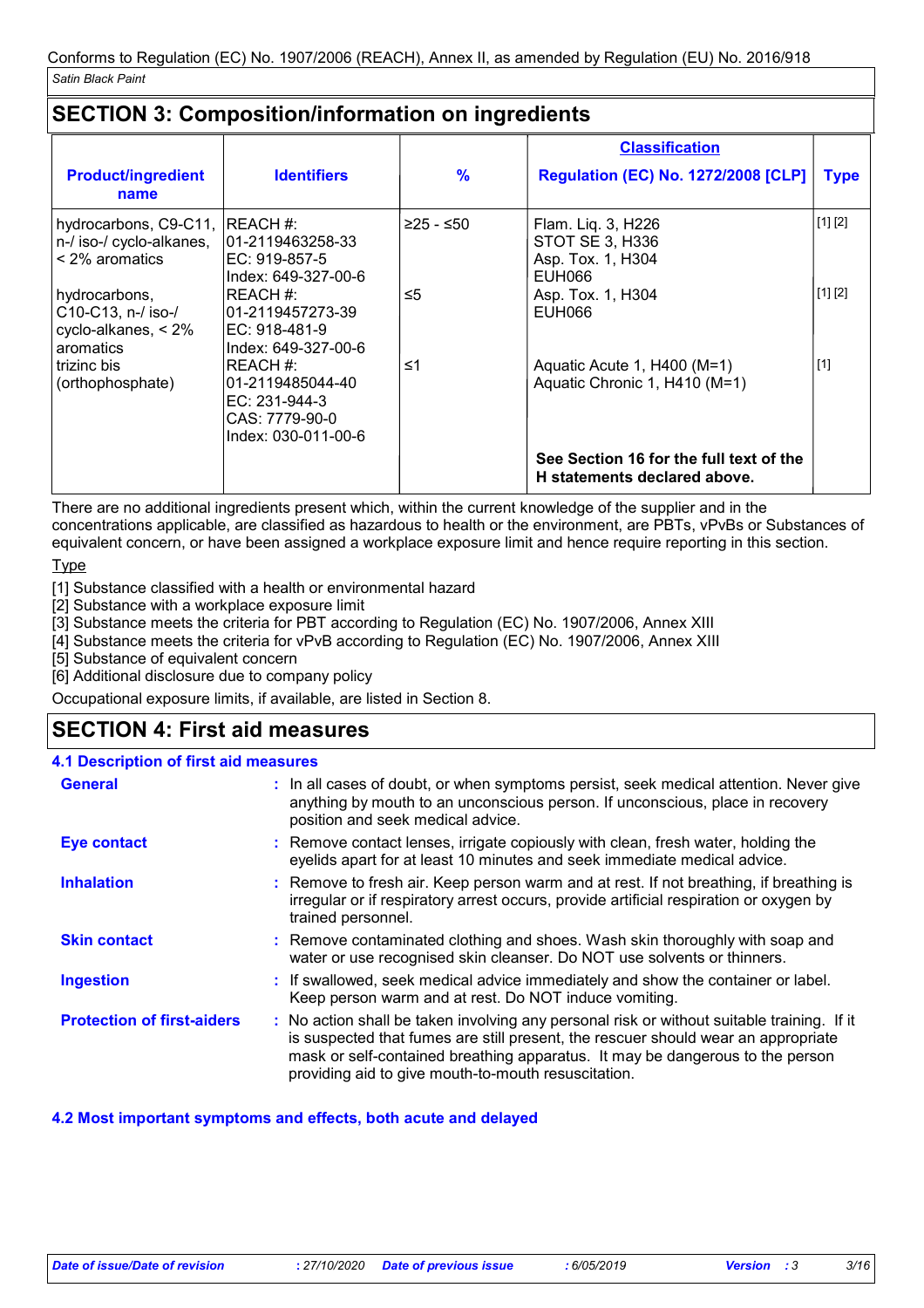### **SECTION 4: First aid measures**

There are no data available on the mixture itself. The mixture has been assessed following the conventional method of the CLP Regulation (EC) No 1272/2008 and is classified for toxicological properties accordingly. See Sections 2 and 3 for details.

Exposure to component solvent vapour concentrations in excess of the stated occupational exposure limit may result in adverse health effects such as mucous membrane and respiratory system irritation and adverse effects on the kidneys, liver and central nervous system. Symptoms and signs include headache, dizziness, fatigue, muscular weakness, drowsiness and, in extreme cases, loss of consciousness.

Solvents may cause some of the above effects by absorption through the skin. Repeated or prolonged contact with the mixture may cause removal of natural fat from the skin, resulting in non-allergic contact dermatitis and absorption through the skin.

If splashed in the eyes, the liquid may cause irritation and reversible damage.

Ingestion may cause nausea, diarrhea and vomiting.

This takes into account, where known, delayed and immediate effects and also chronic effects of components from short-term and long-term exposure by oral, inhalation and dermal routes of exposure and eye contact.

### **Over-exposure signs/symptoms**

| <b>Eye contact</b>  | : No specific data.                                                                                                                           |  |
|---------------------|-----------------------------------------------------------------------------------------------------------------------------------------------|--|
| <b>Inhalation</b>   | : Adverse symptoms may include the following:<br>nausea or vomiting<br>headache<br>drowsiness/fatigue<br>dizziness/vertigo<br>unconsciousness |  |
| <b>Skin contact</b> | : Adverse symptoms may include the following:<br>irritation<br>dryness<br>cracking                                                            |  |
| <b>Ingestion</b>    | : No specific data.                                                                                                                           |  |

### **4.3 Indication of any immediate medical attention and special treatment needed**

| <b>Notes to physician</b> | : Treat symptomatically. Contact poison treatment specialist immediately if large<br>quantities have been ingested or inhaled. |
|---------------------------|--------------------------------------------------------------------------------------------------------------------------------|
|                           | $\blacksquare$                                                                                                                 |

**Specific treatments :** No specific treatment.

### See toxicological information (Section 11)

| SECTION 5: Firefighting measures |                                                             |
|----------------------------------|-------------------------------------------------------------|
| 5.1 Extinguishing media          |                                                             |
| Suitable extinguiching           | Recommended: alcohol resistant foam CO, nowders water spray |

| <b>Suitable extinguishing</b><br>media | : Recommended: alcohol-resistant foam, $CO2$ , powders, water spray. |
|----------------------------------------|----------------------------------------------------------------------|
| Unsuitable extinguishing<br>media      | : Do not use water jet.                                              |

#### **5.2 Special hazards arising from the substance or mixture**

| <b>Hazards from the</b> | : Flammable liquid and vapour. Runoff to sewer may create fire or explosion hazard.                                                                                                                                                                                                   |
|-------------------------|---------------------------------------------------------------------------------------------------------------------------------------------------------------------------------------------------------------------------------------------------------------------------------------|
| substance or mixture    | In a fire or if heated, a pressure increase will occur and the container may burst,<br>with the risk of a subsequent explosion. The vapour/gas is heavier than air and will                                                                                                           |
|                         | spread along the ground. Vapours may accumulate in low or confined areas or                                                                                                                                                                                                           |
|                         | travel a considerable distance to a source of ignition and flash back. This material<br>is harmful to aquatic life with long lasting effects. Fire water contaminated with this<br>material must be contained and prevented from being discharged to any waterway,<br>sewer or drain. |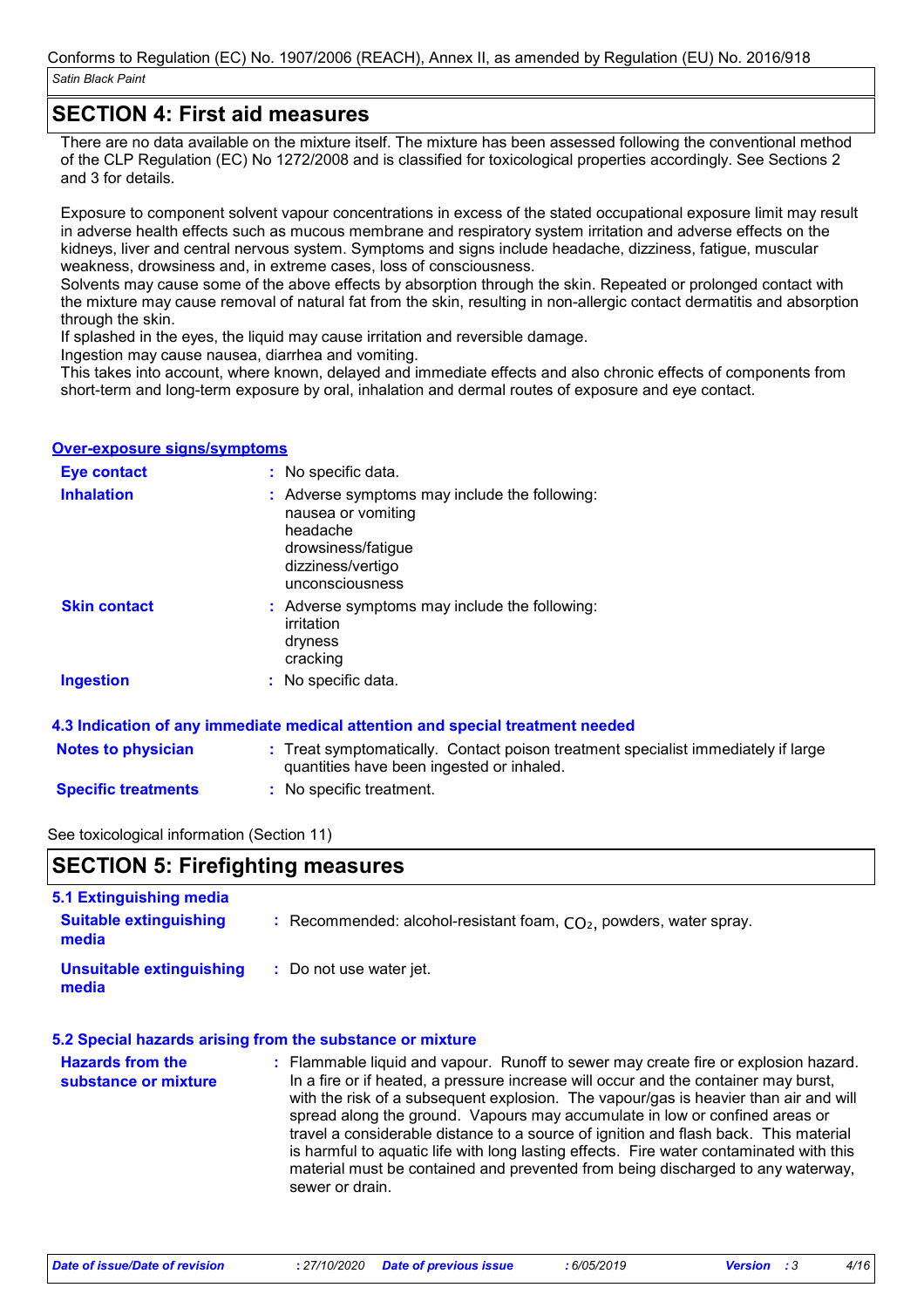### **SECTION 5: Firefighting measures**

| <b>Hazardous thermal</b><br>decomposition products       | : Decomposition products may include the following materials:<br>carbon dioxide<br>carbon monoxide<br>metal oxide/oxides                                                                                                                                                                                                                                              |
|----------------------------------------------------------|-----------------------------------------------------------------------------------------------------------------------------------------------------------------------------------------------------------------------------------------------------------------------------------------------------------------------------------------------------------------------|
| <b>5.3 Advice for firefighters</b>                       |                                                                                                                                                                                                                                                                                                                                                                       |
| <b>Special protective actions</b><br>for fire-fighters   | : Promptly isolate the scene by removing all persons from the vicinity of the incident if<br>there is a fire. No action shall be taken involving any personal risk or without<br>suitable training. Move containers from fire area if this can be done without risk.<br>Use water spray to keep fire-exposed containers cool.                                         |
| <b>Special protective</b><br>equipment for fire-fighters | : Fire-fighters should wear appropriate protective equipment and self-contained<br>breathing apparatus (SCBA) with a full face-piece operated in positive pressure<br>mode. Clothing for fire-fighters (including helmets, protective boots and gloves)<br>conforming to European standard EN 469 will provide a basic level of protection for<br>chemical incidents. |
| <b>Additional information</b>                            | : No unusual hazard if involved in a fire.                                                                                                                                                                                                                                                                                                                            |
|                                                          |                                                                                                                                                                                                                                                                                                                                                                       |

### **SECTION 6: Accidental release measures**

#### No action shall be taken involving any personal risk or without suitable training. **:** Evacuate surrounding areas. Keep unnecessary and unprotected personnel from entering. Do not touch or walk through spilt material. Shut off all ignition sources. No flares, smoking or flames in hazard area. Avoid breathing vapour or mist. Provide adequate ventilation. Wear appropriate respirator when ventilation is inadequate. Put on appropriate personal protective equipment. **6.2 Environmental precautions 6.1 Personal precautions, protective equipment and emergency procedures For non-emergency personnel For emergency responders :** If specialised clothing is required to deal with the spillage, take note of any information in Section 8 on suitable and unsuitable materials. See also the information in "For non-emergency personnel". **:** Avoid dispersal of spilt material and runoff and contact with soil, waterways, drains and sewers. Inform the relevant authorities if the product has caused environmental pollution (sewers, waterways, soil or air). Water polluting material. May be harmful to the environment if released in large quantities.

#### **6.3 Methods and material for containment and cleaning up**

| <b>Small spill</b>                               | : Stop leak if without risk. Move containers from spill area. Use spark-proof tools and<br>explosion-proof equipment. Dilute with water and mop up if water-soluble.<br>Alternatively, or if water-insoluble, absorb with an inert dry material and place in an<br>appropriate waste disposal container. Dispose of via a licensed waste disposal<br>contractor.                                                                                                                                                                                                                                                                                           |
|--------------------------------------------------|------------------------------------------------------------------------------------------------------------------------------------------------------------------------------------------------------------------------------------------------------------------------------------------------------------------------------------------------------------------------------------------------------------------------------------------------------------------------------------------------------------------------------------------------------------------------------------------------------------------------------------------------------------|
| <b>Large spill</b>                               | : Stop leak if without risk. Move containers from spill area. Use spark-proof tools and<br>explosion-proof equipment. Approach the release from upwind. Prevent entry into<br>sewers, water courses, basements or confined areas. Wash spillages into an<br>effluent treatment plant or proceed as follows. Contain and collect spillage with non-<br>combustible, absorbent material e.g. sand, earth, vermiculite or diatomaceous earth<br>and place in container for disposal according to local regulations. Dispose of via a<br>licensed waste disposal contractor. Contaminated absorbent material may pose the<br>same hazard as the spilt product. |
| <b>6.4 Reference to other</b><br><b>sections</b> | : See Section 1 for emergency contact information.<br>See Section 8 for information on appropriate personal protective equipment.<br>See Section 13 for additional waste treatment information.                                                                                                                                                                                                                                                                                                                                                                                                                                                            |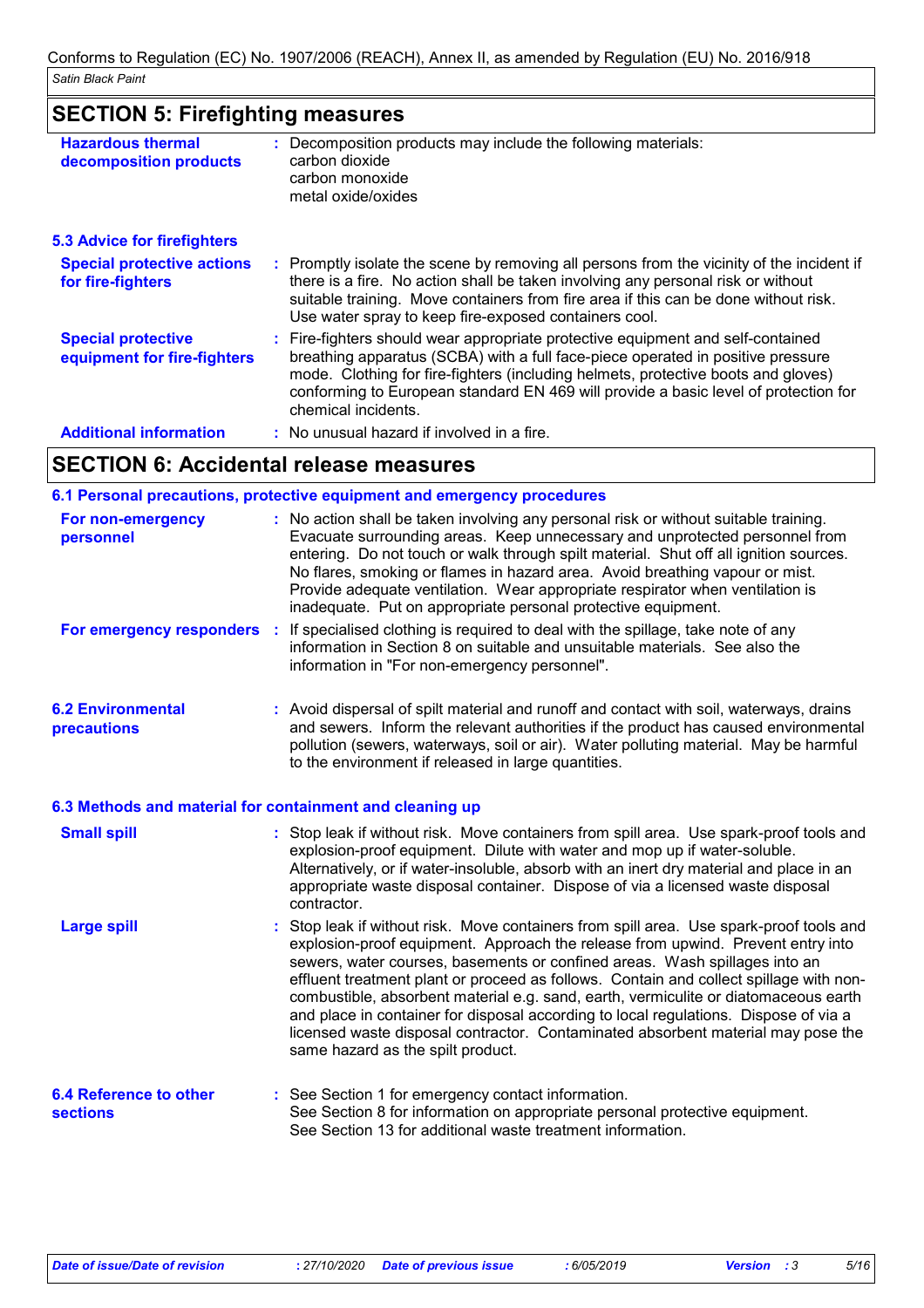# **SECTION 7: Handling and storage**

The information in this section contains generic advice and guidance.

| <b>7.1 Precautions for safe</b><br>handling | : Prevent the creation of flammable or explosive concentrations of vapours in air and<br>avoid vapour concentrations higher than the occupational exposure limits.<br>In addition, the product should only be used in areas from which all naked lights and<br>other sources of ignition have been excluded. Electrical equipment should be<br>protected to the appropriate standard.<br>Mixture may charge electrostatically: always use earthing leads when transferring<br>from one container to another.<br>Operators should wear antistatic footwear and clothing and floors should be of the<br>conducting type.<br>Keep away from heat, sparks and flame. No sparking tools should be used.<br>Avoid contact with skin and eyes. Avoid the inhalation of dust, particulates, spray or<br>mist arising from the application of this mixture. Avoid inhalation of dust from<br>sanding.<br>Eating, drinking and smoking should be prohibited in areas where this material is<br>handled, stored and processed.<br>Put on appropriate personal protective equipment (see Section 8).<br>Never use pressure to empty. Container is not a pressure vessel.<br>Always keep in containers made from the same material as the original one.<br>Comply with the health and safety at work laws.<br>Do not allow to enter drains or watercourses.<br>Information on fire and explosion protection<br>Vapours are heavier than air and may spread along floors. Vapours may form |
|---------------------------------------------|------------------------------------------------------------------------------------------------------------------------------------------------------------------------------------------------------------------------------------------------------------------------------------------------------------------------------------------------------------------------------------------------------------------------------------------------------------------------------------------------------------------------------------------------------------------------------------------------------------------------------------------------------------------------------------------------------------------------------------------------------------------------------------------------------------------------------------------------------------------------------------------------------------------------------------------------------------------------------------------------------------------------------------------------------------------------------------------------------------------------------------------------------------------------------------------------------------------------------------------------------------------------------------------------------------------------------------------------------------------------------------------------------------------------------------------------------------------------------|
|                                             | explosive mixtures with air.<br>When operators, whether spraying or not, have to work inside the spray booth,<br>ventilation is unlikely to be sufficient to control particulates and solvent vapour in all<br>cases. In such circumstances they should wear a compressed air-fed respirator<br>during the spraying process and until such time as the particulates and solvent<br>vapour concentration has fallen below the exposure limits.                                                                                                                                                                                                                                                                                                                                                                                                                                                                                                                                                                                                                                                                                                                                                                                                                                                                                                                                                                                                                                |

### **7.2 Conditions for safe storage, including any incompatibilities**

Store in accordance with local regulations.

**Notes on joint storage**

Keep away from: oxidising agents, strong alkalis, strong acids.

#### **Additional information on storage conditions**

Observe label precautions. Store in a dry, cool and well-ventilated area. Keep away from heat and direct sunlight. Keep away from sources of ignition. No smoking. Prevent unauthorised access. Containers that have been opened must be carefully resealed and kept upright to prevent leakage.

#### **Danger criteria**

| <b>Category</b> | threshold  | Notification and MAPP Safety report threshold |
|-----------------|------------|-----------------------------------------------|
| P5c             | 5000 tonne | 50000 tonne                                   |

### **7.3 Specific end use(s) Recommendations :**

: Not available.

- **Industrial sector specific :**
- : Not available.

### **solutions**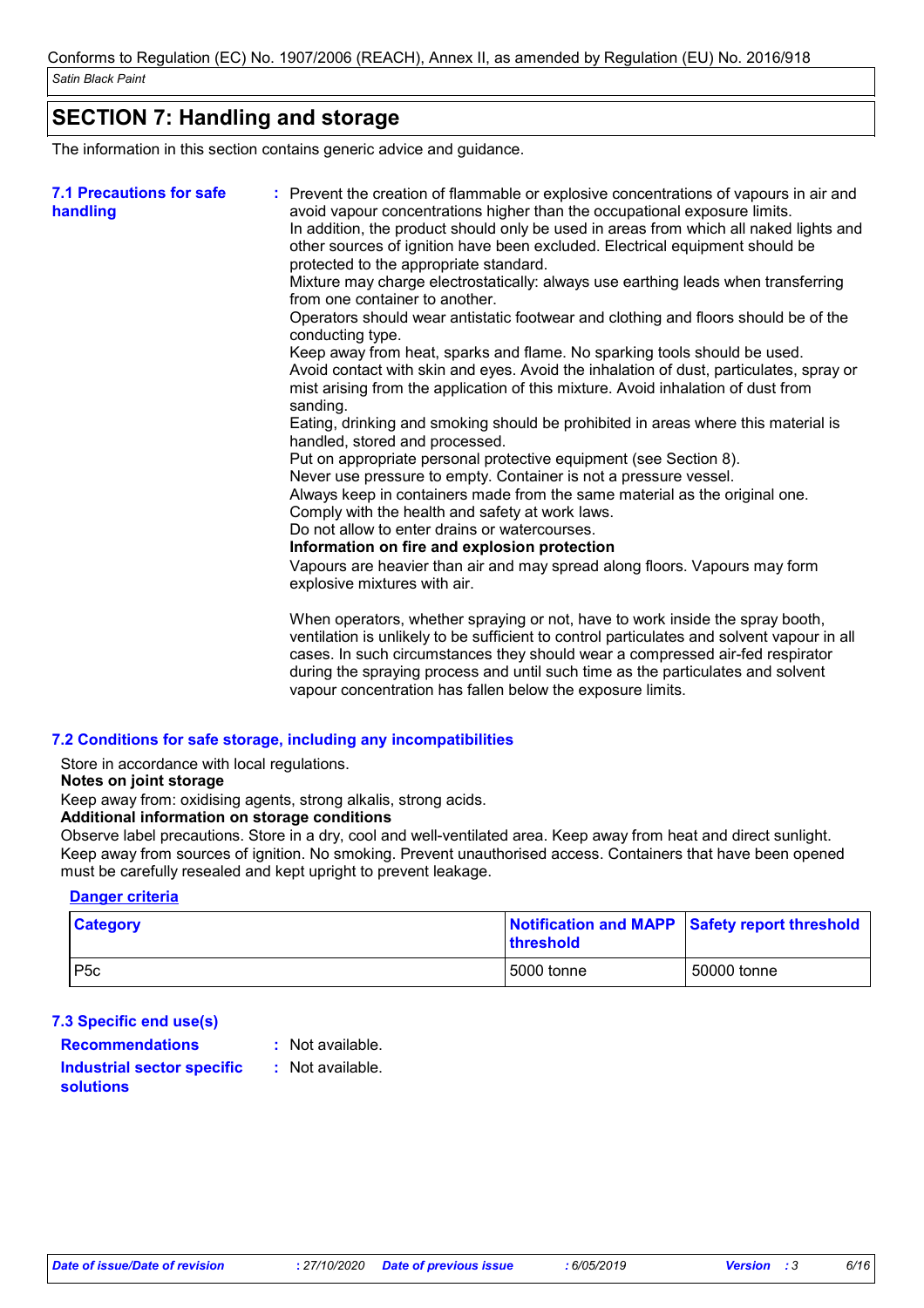## **SECTION 8: Exposure controls/personal protection**

The list of Identified Uses in Section 1 should be consulted for any available use-specific information provided in the Exposure Scenario(s).

### **8.1 Control parameters**

### **Occupational exposure limits**

| <b>Product/ingredient name</b>                                    | <b>Exposure limit values</b>                                                                                                                                                                                                   |
|-------------------------------------------------------------------|--------------------------------------------------------------------------------------------------------------------------------------------------------------------------------------------------------------------------------|
| hydrocarbons, C9-C11, n-/ iso-/ cyclo-alkanes,<br>< 2% aromatics  | <b>EH40/2005 WELs (United Kingdom (UK), 8/2007).</b><br>STEL: 850 mg/m <sup>3</sup> , (as turpentine (150 ppm)) 15 minutes. Form:<br>Vapour<br>TWA: 566 mg/m <sup>3</sup> , (as turpentine (100 ppm)) 8 hours. Form:<br>Vapour |
| hydrocarbons, C10-C13, n-/ iso-/ cyclo-alkanes,<br>< 2% aromatics | EH40/2005 WELs (United Kingdom (UK), 8/2007).<br>STEL: 850 mg/m <sup>3</sup> , (as turpentine (150 ppm)) 15 minutes. Form:<br>Vapour<br>TWA: 566 mg/m <sup>3</sup> , (as turpentine (100 ppm)) 8 hours. Form:<br>Vapour        |
|                                                                   | <b>Recommended monitoring : If this product contains ingredients with exposure limits personal workplace</b>                                                                                                                   |

**Recommended monitoring procedures** If this product contains ingredients with exposure limits, personal, workplace atmosphere or biological monitoring may be required to determine the effectiveness of the ventilation or other control measures and/or the necessity to use respiratory protective equipment. Reference should be made to monitoring standards, such as the following: European Standard EN 689 (Workplace atmospheres - Guidance for the assessment of exposure by inhalation to chemical agents for comparison with limit values and measurement strategy) European Standard EN 14042 (Workplace atmospheres - Guide for the application and use of procedures for the assessment of exposure to chemical and biological agents) European Standard EN 482 (Workplace atmospheres - General requirements for the performance of procedures for the measurement of chemical agents) Reference to national guidance documents for methods for the determination of hazardous substances will also be required. **:**

### **DNELs/DMELs**

| <b>Product/ingredient name</b>                                   | <b>Type</b> | <b>Exposure</b>         | <b>Value</b>                     | <b>Population</b>                    | <b>Effects</b> |
|------------------------------------------------------------------|-------------|-------------------------|----------------------------------|--------------------------------------|----------------|
| hydrocarbons, C9-C11, n-/ iso-/<br>cyclo-alkanes, < 2% aromatics | <b>DNEL</b> | Long term Dermal        | 208 mg/kg<br>bw/day              | Workers                              | Systemic       |
|                                                                  | <b>DNEL</b> | Long term<br>Inhalation | $871$ mg/m <sup>3</sup>          | Workers                              | Systemic       |
|                                                                  | <b>DNEL</b> | Long term Oral          | 125 mg/kg<br>bw/day              | General<br>population<br>[Consumers] | Systemic       |
|                                                                  | <b>DNEL</b> | Long term<br>Inhalation | 185 mg/m <sup>3</sup>            | General<br>population<br>[Consumers] | Systemic       |
|                                                                  | <b>DNEL</b> | Long term Dermal        | 125 mg/kg<br>bw/day              | General<br>population<br>[Consumers] | Systemic       |
| trizinc bis(orthophosphate)                                      | <b>DNEL</b> | Long term<br>Inhalation | 5 mg/ $m3$                       | Workers                              | Systemic       |
|                                                                  | <b>DNEL</b> | Long term<br>Inhalation | $2,5$ mg/m <sup>3</sup>          | General<br>population<br>[Consumers] | Systemic       |
|                                                                  | <b>DNEL</b> | Long term Dermal        | 83 mg/kg<br>bw/day               | Workers                              | Systemic       |
|                                                                  | <b>DNEL</b> | Long term Dermal        | 83 mg/kg<br>bw/day               | General<br>population<br>[Consumers] | Systemic       |
|                                                                  | <b>DNEL</b> | Long term Oral          | $0,83 \, \text{mg}$<br>kg bw/day | General<br>population<br>[Consumers] | Systemic       |

#### **PNECs**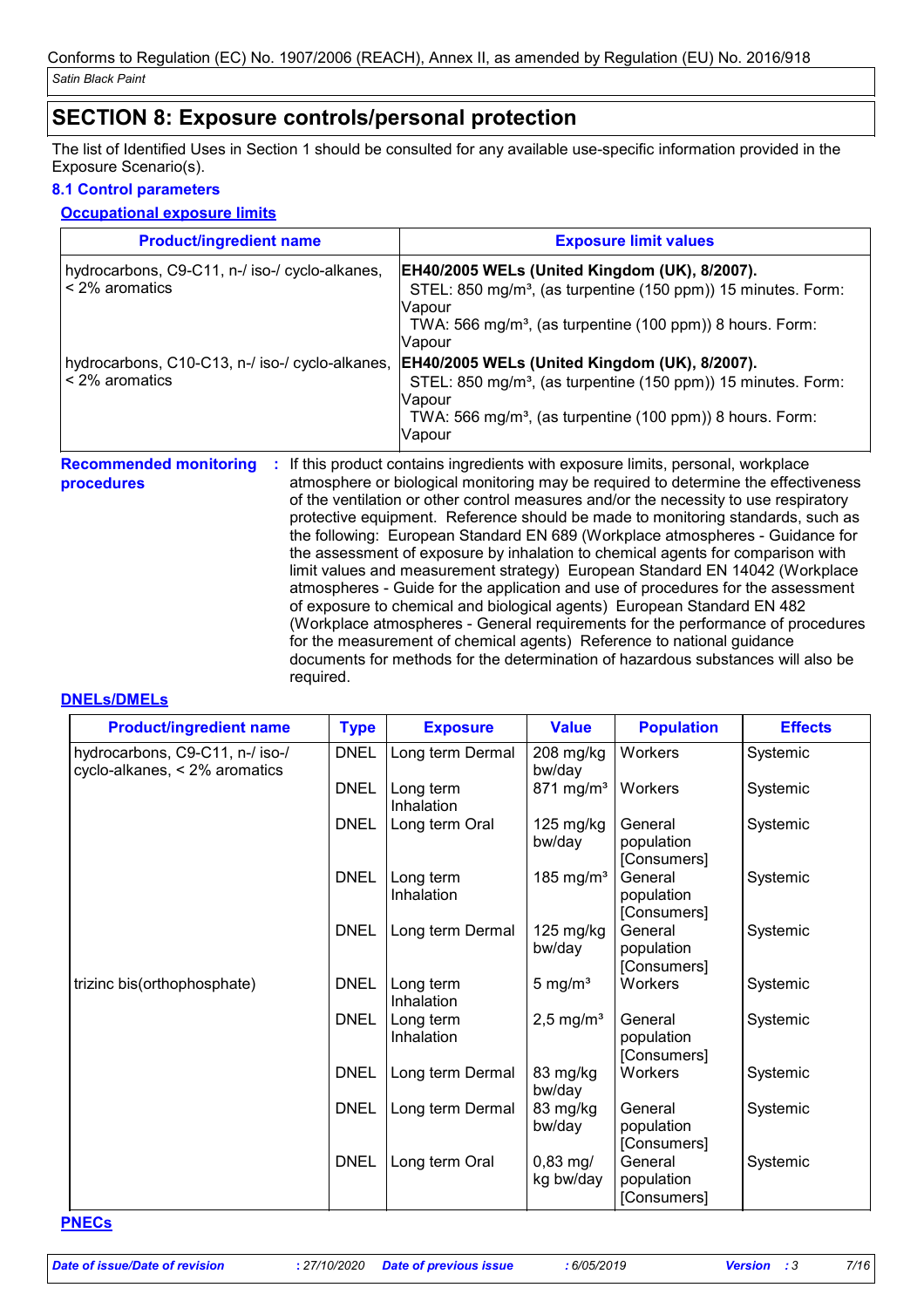| <b>Product/ingredient name</b> | <b>Compartment Detail</b>     | <b>Value</b>                  | <b>Method Detail</b> |
|--------------------------------|-------------------------------|-------------------------------|----------------------|
| trizinc bis(orthophosphate)    | Fresh water<br>Marine         | $48,1 \mu g/l$                |                      |
|                                | Fresh water sediment          | $14,2 \mu g/l$<br>550,2 mg/kg |                      |
|                                | Marine water sediment<br>Soil | 263,9 mg/kg<br>249,4 mg/kg    |                      |
|                                | Sewage Treatment<br>Plant     | $121,4 \mu g/l$               |                      |

| <b>8.2 Exposure controls</b>                      |                                                                                                                                                                                                                                                                                                                                                                                                                           |
|---------------------------------------------------|---------------------------------------------------------------------------------------------------------------------------------------------------------------------------------------------------------------------------------------------------------------------------------------------------------------------------------------------------------------------------------------------------------------------------|
| <b>Appropriate engineering</b><br><b>controls</b> | : Provide adequate ventilation. Where reasonably practicable, this should be<br>achieved by the use of local exhaust ventilation and good general extraction. If<br>these are not sufficient to maintain concentrations of particulates and solvent<br>vapours below the OEL, suitable respiratory protection must be worn.                                                                                               |
| <b>Individual protection measures</b>             |                                                                                                                                                                                                                                                                                                                                                                                                                           |
| <b>Hygiene measures</b>                           | : Wash hands, forearms and face thoroughly after handling chemical products, before<br>eating, smoking and using the lavatory and at the end of the working period.<br>Appropriate techniques should be used to remove potentially contaminated clothing.<br>Wash contaminated clothing before reusing. Ensure that eyewash stations and<br>safety showers are close to the workstation location.                         |
| <b>Eye/face protection</b>                        | : Safety eyewear complying with an approved standard should be used when a risk<br>assessment indicates this is necessary to avoid exposure to liquid splashes, mists,<br>gases or dusts. If contact is possible, the following protection should be worn,<br>unless the assessment indicates a higher degree of protection: safety glasses with<br>side-shields. Recommended: safety glasses with side-shields. (EN 166) |

### **Skin protection**

#### **Hand protection**

There is no one glove material or combination of materials that will give unlimited resistance to any individual or combination of chemicals.

The breakthrough time must be greater than the end use time of the product.

The instructions and information provided by the glove manufacturer on use, storage, maintenance and replacement must be followed.

Gloves should be replaced regularly and if there is any sign of damage to the glove material.

Always ensure that gloves are free from defects and that they are stored and used correctly.

The performance or effectiveness of the glove may be reduced by physical/chemical damage and poor maintenance.

Barrier creams may help to protect the exposed areas of the skin but should not be applied once exposure has occurred.

| <b>Gloves</b>          | : For prolonged or repeated handling, use the following type of gloves:                                                                                                                                                                                                                                                                                                                                                                                                                                                                                                                                               |
|------------------------|-----------------------------------------------------------------------------------------------------------------------------------------------------------------------------------------------------------------------------------------------------------------------------------------------------------------------------------------------------------------------------------------------------------------------------------------------------------------------------------------------------------------------------------------------------------------------------------------------------------------------|
|                        | Recommended: > 8 hours (breakthrough time): nitrile rubber (0.5mm)                                                                                                                                                                                                                                                                                                                                                                                                                                                                                                                                                    |
|                        | The recommendation for the type or types of glove to use when handling this<br>product is based on information from the following source:<br>EN 374                                                                                                                                                                                                                                                                                                                                                                                                                                                                   |
|                        | The user must check that the final choice of type of glove selected for handling this<br>product is the most appropriate and takes into account the particular conditions of<br>use, as included in the user's risk assessment.                                                                                                                                                                                                                                                                                                                                                                                       |
| <b>Body protection</b> | : Personal protective equipment for the body should be selected based on the task<br>being performed and the risks involved and should be approved by a specialist<br>before handling this product. When there is a risk of ignition from static electricity,<br>wear anti-static protective clothing. For the greatest protection from static<br>discharges, clothing should include anti-static overalls, boots and gloves. Refer to<br>European Standard EN 1149 for further information on material and design<br>requirements and test methods. Recommended: Wear overalls or long sleeved<br>shirt. (EN 1149-1) |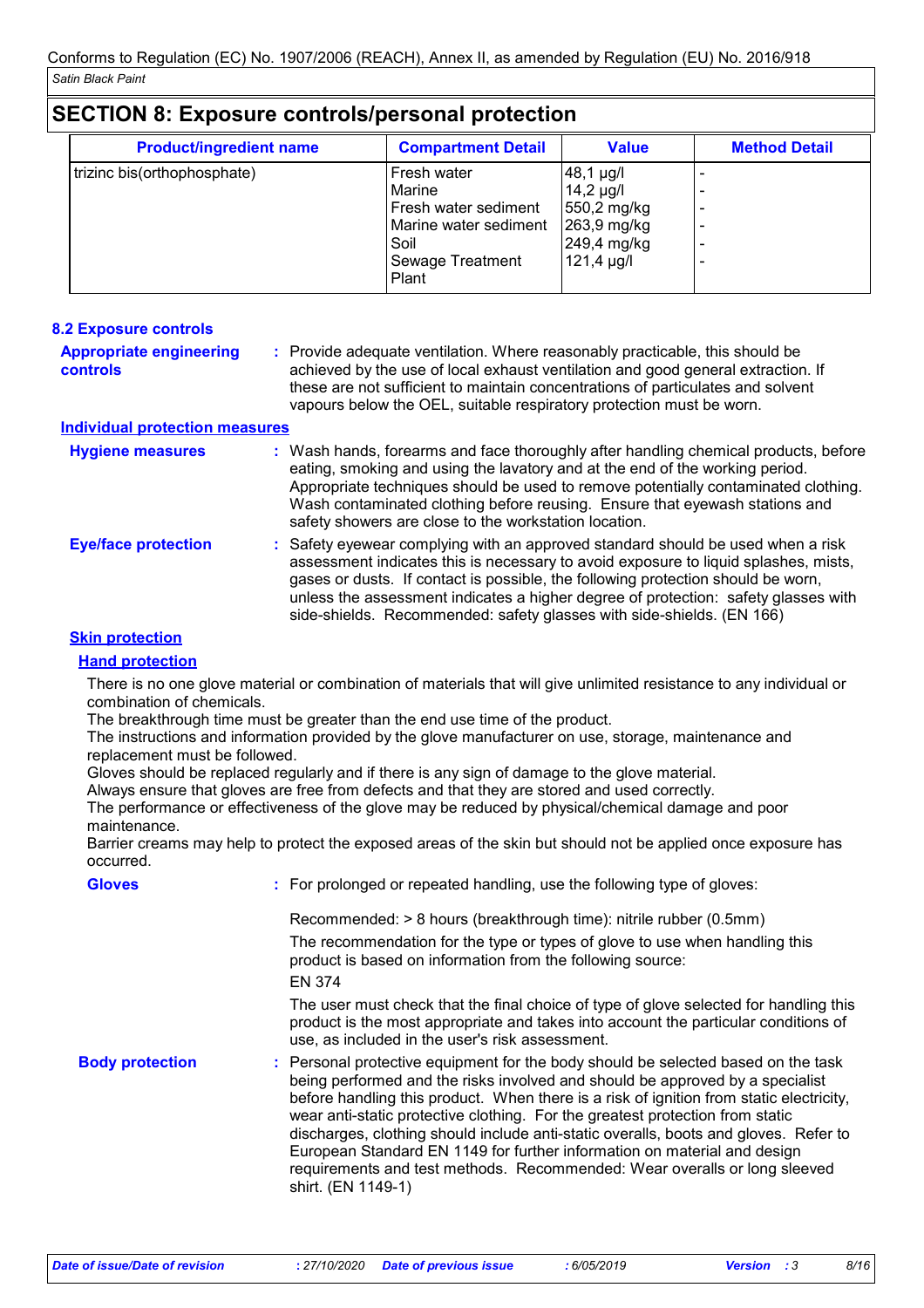# **SECTION 8: Exposure controls/personal protection**

| <b>Other skin protection</b>                     | : Appropriate footwear and any additional skin protection measures should be<br>selected based on the task being performed and the risks involved and should be<br>approved by a specialist before handling this product.                                                                                                                                 |
|--------------------------------------------------|-----------------------------------------------------------------------------------------------------------------------------------------------------------------------------------------------------------------------------------------------------------------------------------------------------------------------------------------------------------|
| <b>Respiratory protection</b>                    | Based on the hazard and potential for exposure, select a respirator that meets the<br>appropriate standard or certification. Respirators must be used according to a<br>respiratory protection program to ensure proper fitting, training, and other important<br>aspects of use. Recommended: organic vapour (Type A) and particulate filter (EN<br>140) |
| <b>Environmental exposure</b><br><b>controls</b> | Emissions from ventilation or work process equipment should be checked to ensure<br>÷.<br>they comply with the requirements of environmental protection legislation. In some<br>cases, fume scrubbers, filters or engineering modifications to the process<br>equipment will be necessary to reduce emissions to acceptable levels.                       |

# **SECTION 9: Physical and chemical properties**

**9.1 Information on basic physical and chemical properties**

| 9.1 Information on basic privsical and chemical properties        |                                                                                                                                                                |
|-------------------------------------------------------------------|----------------------------------------------------------------------------------------------------------------------------------------------------------------|
| <b>Appearance</b>                                                 |                                                                                                                                                                |
| <b>Physical state</b>                                             | $:$ Liquid.                                                                                                                                                    |
| <b>Colour</b>                                                     | $:$ Black.                                                                                                                                                     |
| <b>Odour</b>                                                      | : Hydrocarbon.                                                                                                                                                 |
| <b>Odour threshold</b>                                            | : Not available.                                                                                                                                               |
| pH                                                                | : Not available.                                                                                                                                               |
| <b>Melting point/freezing point</b>                               | : Not available.                                                                                                                                               |
| Initial boiling point and<br>boiling range                        | : Not available.                                                                                                                                               |
| <b>Flash point</b>                                                | : Closed cup: $42^{\circ}$ C                                                                                                                                   |
| <b>Evaporation rate</b>                                           | $:$ Not available.                                                                                                                                             |
| <b>Flammability (solid, gas)</b>                                  | : Flammable in the presence of the following materials or conditions: open flames,<br>sparks and static discharge, heat and shocks and mechanical impacts.     |
| <b>Upper/lower flammability or</b><br>explosive limits            | : Lower: 0,6%<br>Upper: 8%                                                                                                                                     |
| <b>Vapour pressure</b>                                            | : Not available.                                                                                                                                               |
| <b>Vapour density</b>                                             | : $>1$ [Air = 1]                                                                                                                                               |
| <b>Relative density</b>                                           | $: 1,06$ to 1,07                                                                                                                                               |
| <b>Solubility(ies)</b>                                            | : Insoluble in the following materials: cold water and hot water.                                                                                              |
| <b>Partition coefficient: n-octanol/: Not available.</b><br>water |                                                                                                                                                                |
| <b>Auto-ignition temperature</b>                                  | $:$ Not available.                                                                                                                                             |
| <b>Decomposition temperature</b>                                  | : Not available.                                                                                                                                               |
| <b>Viscosity</b>                                                  | : Not available.                                                                                                                                               |
| <b>Explosive properties</b>                                       | : Non-explosive in the presence of the following materials or conditions: open<br>flames, sparks and static discharge, heat and shocks and mechanical impacts. |
| <b>Oxidising properties</b>                                       | : Not available.                                                                                                                                               |

### **9.2 Other information**

No additional information.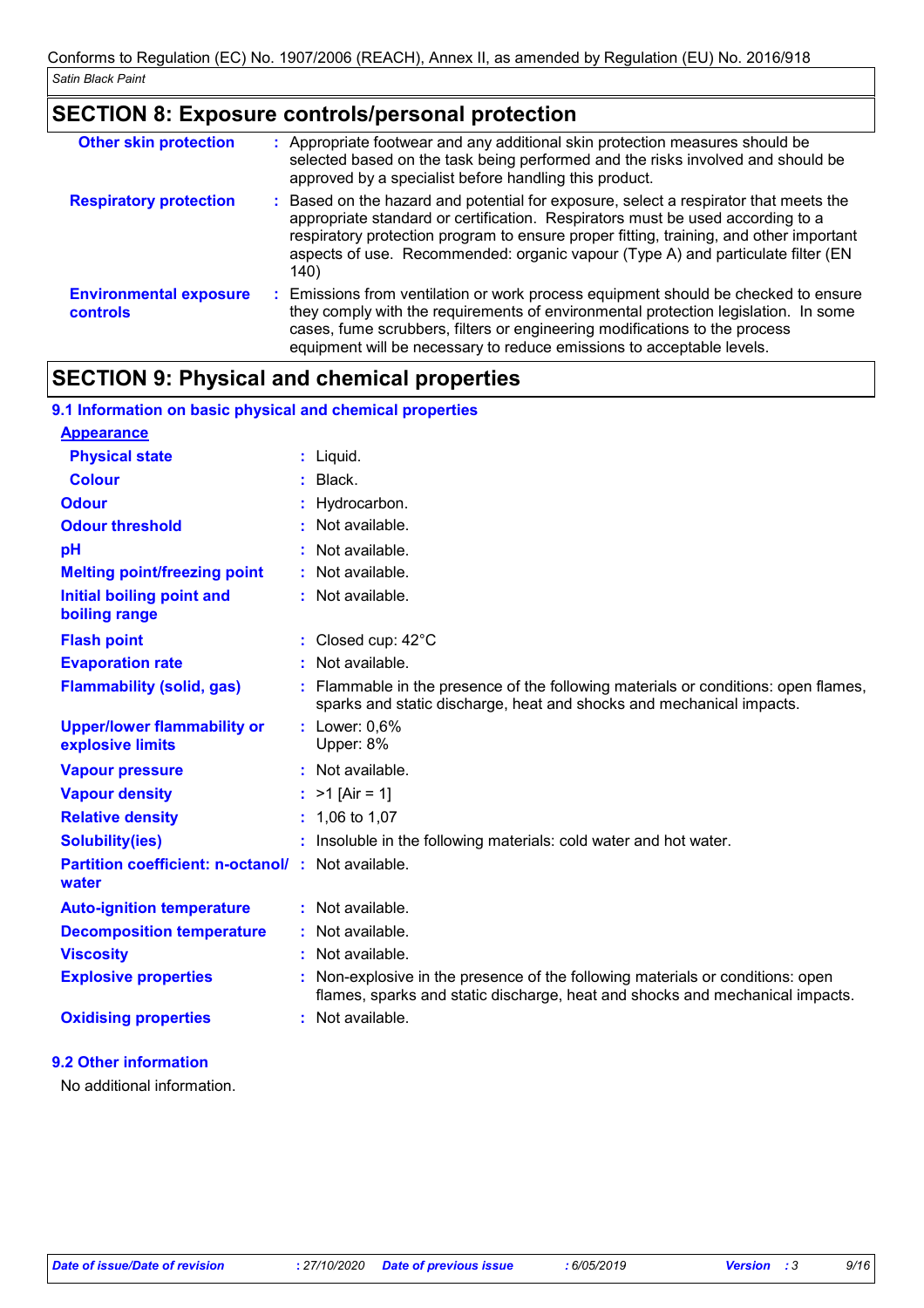# **SECTION 10: Stability and reactivity**

| <b>10.1 Reactivity</b>                            | : No specific test data related to reactivity available for this product or its ingredients.                                                                                                  |
|---------------------------------------------------|-----------------------------------------------------------------------------------------------------------------------------------------------------------------------------------------------|
| <b>10.2 Chemical stability</b>                    | : Stable under recommended storage and handling conditions (see Section 7).                                                                                                                   |
| <b>10.3 Possibility of</b><br>hazardous reactions | : Under normal conditions of storage and use, hazardous reactions will not occur.                                                                                                             |
| <b>10.4 Conditions to avoid</b>                   | : When exposed to high temperatures may produce hazardous decomposition<br>products.                                                                                                          |
| 10.5 Incompatible materials                       | : Keep away from the following materials to prevent strong exothermic reactions:<br>oxidising agents, strong alkalis, strong acids.                                                           |
| <b>10.6 Hazardous</b><br>decomposition products   | : Under normal conditions of storage and use, hazardous decomposition products<br>should not be produced. If involved in a fire, toxic gases including CO, CO2 and<br>smoke can be generated. |

# **SECTION 11: Toxicological information**

### **11.1 Information on toxicological effects**

### **Acute toxicity**

| <b>Product/ingredient name</b>                                          | <b>Result</b>                                                                | <b>Species</b>              | <b>Dose</b>                                              | <b>Exposure</b> |  |
|-------------------------------------------------------------------------|------------------------------------------------------------------------------|-----------------------------|----------------------------------------------------------|-----------------|--|
| hydrocarbons, C10-C13, n-/<br>iso-/ cyclo-alkanes, $< 2\%$<br>aromatics | LC50 Inhalation Vapour                                                       | Rat                         | 5000 mg/m <sup>3</sup>                                   | 4 hours         |  |
| trizinc bis(orthophosphate)                                             | LD50 Dermal<br>LD50 Oral<br>LC50 Inhalation Dusts and<br>Imists<br>LD50 Oral | Rabbit<br>Rat<br>Rat<br>Rat | >5000 mg/kg<br>>5000 mg/kg<br>$>5.7$ mg/l<br>>5000 mg/kg | 4 hours         |  |
| <b>Conclusion/Summary</b>                                               | Based on available data, the classification criteria are not met.            |                             |                                                          |                 |  |

### **Irritation/Corrosion**

### **Conclusion/Summary**

- **Eyes :** Based on available data, the classification criteria are not met.
- **Respiratory :** May cause drowsiness or dizziness.

### **Sensitisation**

| <b>Product/ingredient name</b>                                         | <b>Route of</b><br>exposure | <b>Species</b>                                                    |                 | <b>Result</b>                |       |
|------------------------------------------------------------------------|-----------------------------|-------------------------------------------------------------------|-----------------|------------------------------|-------|
| hydrocarbons, C9-C11, n-/<br>iso-/ cyclo-alkanes, $< 2\%$<br>aromatics | skin                        | Rabbit                                                            | Not sensitizing |                              |       |
| <b>Conclusion/Summary</b>                                              |                             |                                                                   |                 |                              |       |
| <b>Skin</b>                                                            |                             | Based on available data, the classification criteria are not met. |                 |                              |       |
| <b>Respiratory</b>                                                     |                             | Based on available data, the classification criteria are not met. |                 |                              |       |
| <b>Mutagenicity</b>                                                    |                             |                                                                   |                 |                              |       |
| <b>Conclusion/Summary</b>                                              |                             | Based on available data, the classification criteria are not met. |                 |                              |       |
| <b>Carcinogenicity</b>                                                 |                             |                                                                   |                 |                              |       |
| <b>Conclusion/Summary</b>                                              |                             | Based on available data, the classification criteria are not met. |                 |                              |       |
| <b>Reproductive toxicity</b>                                           |                             |                                                                   |                 |                              |       |
| <b>Conclusion/Summary</b>                                              |                             | Based on available data, the classification criteria are not met. |                 |                              |       |
| <b>Date of issue/Date of revision</b>                                  | : 27/10/2020                | <b>Date of previous issue</b>                                     | :6/05/2019      | <b>Version</b><br>$\cdot$ :3 | 10/16 |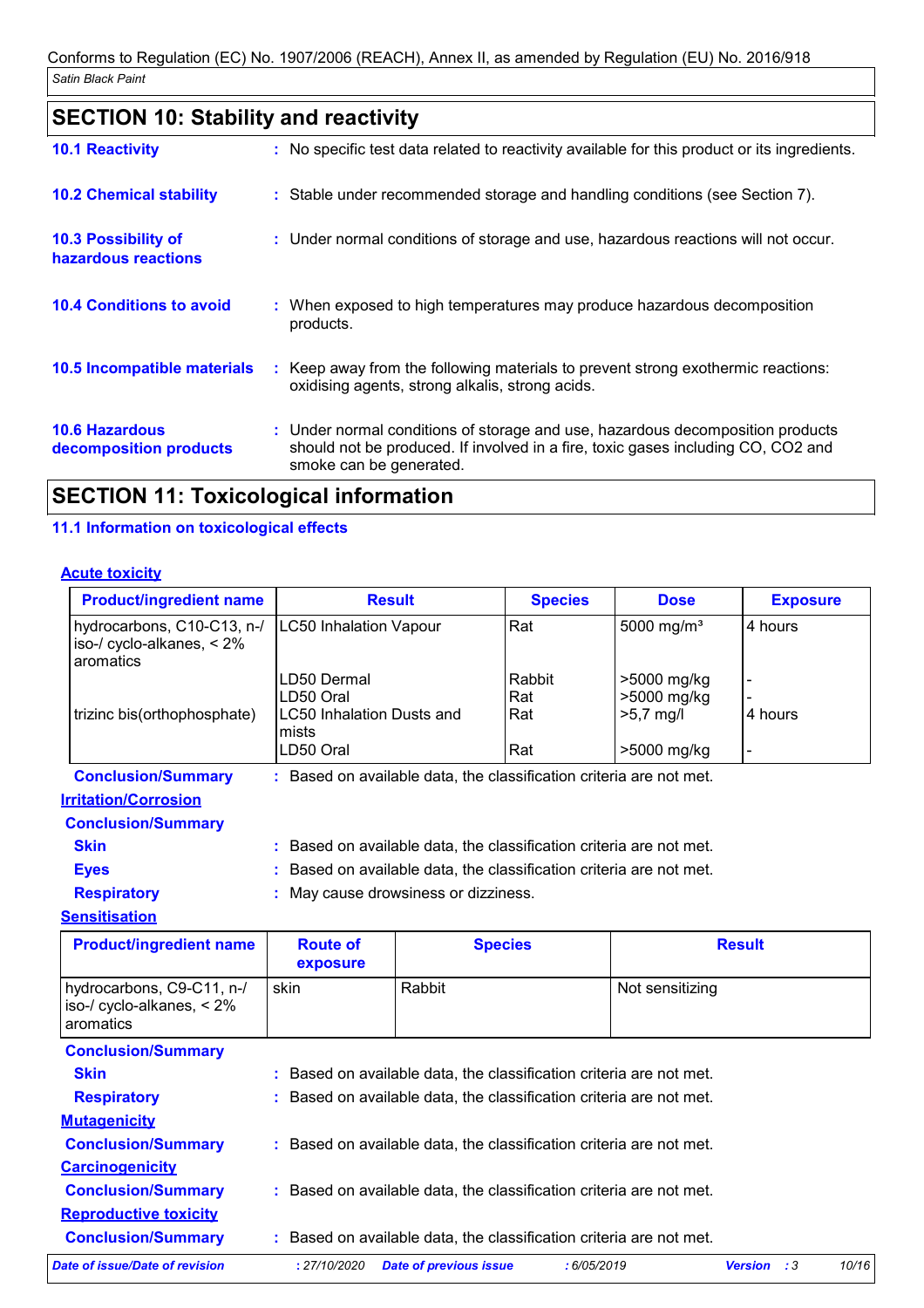### **SECTION 11: Toxicological information**

### **Teratogenicity**

**Conclusion/Summary :** Based on available data, the classification criteria are not met.

### **Specific target organ toxicity (single exposure)**

| <b>Product/ingredient name</b>                                   | <b>Category</b> | <b>Route of</b><br>exposure | <b>Target organs</b> |
|------------------------------------------------------------------|-----------------|-----------------------------|----------------------|
| hydrocarbons, C9-C11, n-/ iso-/ cyclo-alkanes, < 2%<br>aromatics | Category 3      |                             | l Narcotic effects   |

**Specific target organ toxicity (repeated exposure)**

Not available.

### **Aspiration hazard**

|                                              | <b>Product/ingredient name</b>                                                                                                  | <b>Result</b>                                                                            |  |  |
|----------------------------------------------|---------------------------------------------------------------------------------------------------------------------------------|------------------------------------------------------------------------------------------|--|--|
|                                              | hydrocarbons, C9-C11, n-/ iso-/ cyclo-alkanes, < 2% aromatics<br>hydrocarbons, C10-C13, n-/ iso-/ cyclo-alkanes, < 2% aromatics | <b>ASPIRATION HAZARD - Category 1</b><br><b>ASPIRATION HAZARD - Category 1</b>           |  |  |
|                                              | Delayed and immediate effects as well as chronic effects from short and long-term exposure                                      |                                                                                          |  |  |
| <b>Short term exposure</b>                   |                                                                                                                                 |                                                                                          |  |  |
| <b>Potential immediate</b><br><b>effects</b> | $:$ Not available.                                                                                                              |                                                                                          |  |  |
| <b>Potential delayed effects</b>             | $:$ Not available.                                                                                                              |                                                                                          |  |  |
| <b>Long term exposure</b>                    |                                                                                                                                 |                                                                                          |  |  |
| <b>Potential immediate</b><br><b>effects</b> | $:$ Not available.                                                                                                              |                                                                                          |  |  |
| <b>Potential delayed effects</b>             | $:$ Not available.                                                                                                              |                                                                                          |  |  |
| <b>Potential chronic health effects</b>      |                                                                                                                                 |                                                                                          |  |  |
| Not available.                               |                                                                                                                                 |                                                                                          |  |  |
| <b>Conclusion/Summary</b>                    | : Based on available data, the classification criteria are not met.                                                             |                                                                                          |  |  |
| <b>General</b>                               | or dermatitis.                                                                                                                  | : Prolonged or repeated contact can defat the skin and lead to irritation, cracking and/ |  |  |
| <b>Carcinogenicity</b>                       |                                                                                                                                 | : No known significant effects or critical hazards.                                      |  |  |
| <b>Mutagenicity</b>                          |                                                                                                                                 | : No known significant effects or critical hazards.                                      |  |  |
| <b>Teratogenicity</b>                        |                                                                                                                                 | : No known significant effects or critical hazards.                                      |  |  |
| <b>Developmental effects</b>                 |                                                                                                                                 | : No known significant effects or critical hazards.                                      |  |  |
| <b>Fertility effects</b>                     | : No known significant effects or critical hazards.                                                                             |                                                                                          |  |  |

### **Other information :**

: Not available.

### **SECTION 12: Ecological information**

### **12.1 Toxicity**

There are no data available on the mixture itself. Do not allow to enter drains or watercourses.

The mixture has been assessed following the summation method of the CLP Regulation (EC) No 1272/2008 and is classified for eco-toxicological properties accordingly. See Sections 2 and 3 for details.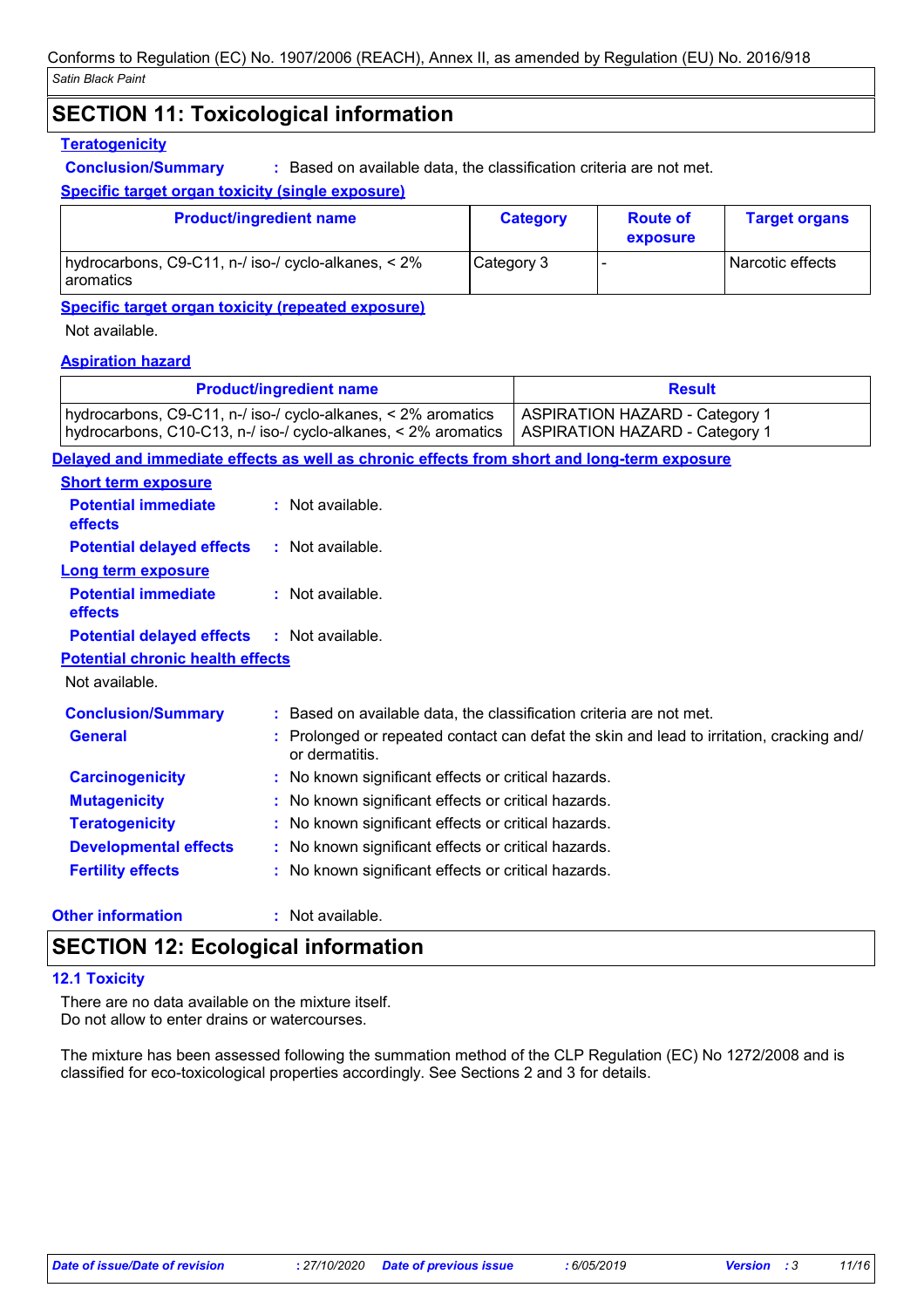# **SECTION 12: Ecological information**

| <b>Result</b>           | <b>Species</b>                             | <b>Exposure</b> |
|-------------------------|--------------------------------------------|-----------------|
| Acute NOEC 100 mg/l     | Algae - Pseudokirchneriella<br>subcapitata | 72 hours        |
| Chronic NOEC 0,23 mg/l  | Daphnia spec.                              |                 |
| Chronic NOEC 0,131 mg/l | Fish                                       |                 |
| Acute EC50 >1000 mg/l   | Daphnia spec.                              | 4 hours         |
| Acute IC50 > 1000 mg/l  | Algae                                      | 4 hours         |
| Acute LC50 >1000 mg/l   | Fish                                       | 4 hours         |
| Acute EC50 5,7 mg/l     | Daphnia spec. - ceriodaphnia<br>dubia      | 48 hours        |
| Acute IC50 1,87 mg/l    | Algae - selenastrum<br>capricornutum       | 72 hours        |
|                         |                                            |                 |

### **12.2 Persistence and degradability**

| <b>Product/ingredient name</b>                                                                                                    | <b>Test</b>                                                 | <b>Result</b>                                          |                                               | <b>Dose</b> | <b>Inoculum</b>         |
|-----------------------------------------------------------------------------------------------------------------------------------|-------------------------------------------------------------|--------------------------------------------------------|-----------------------------------------------|-------------|-------------------------|
| hydrocarbons, C9-C11, n-/<br>iso-/ cyclo-alkanes, $< 2\%$<br>aromatics                                                            | OECD 301B                                                   | >80 % - Readily - 28 days                              |                                               |             |                         |
|                                                                                                                                   | OECD 301F                                                   | >80 % - Readily - 28 days                              |                                               |             |                         |
| <b>Conclusion/Summary</b>                                                                                                         |                                                             | : This product has not been tested for biodegradation. |                                               |             |                         |
| <b>Product/ingredient name</b>                                                                                                    | <b>Aquatic half-life</b>                                    |                                                        | <b>Photolysis</b>                             |             | <b>Biodegradability</b> |
| hydrocarbons, C9-C11, n-/<br>iso-/ cyclo-alkanes, $< 2\%$<br>aromatics<br>hydrocarbons, C10-C13, n-/<br>iso-/ cyclo-alkanes, < 2% | $\blacksquare$<br>Fresh water <28 days, 5 to $25^{\circ}$ C |                                                        | $100\%$ ; < 28 day(s)<br>$ 80\%  < 28$ day(s) |             | Readily<br>Readily      |
| aromatics                                                                                                                         |                                                             |                                                        |                                               |             |                         |

### **12.3 Bioaccumulative potential**

| <b>Product/ingredient name</b>                                      | $\mathsf{LoaP}_\mathsf{ow}$ | <b>BCF</b> | <b>Potential</b> |
|---------------------------------------------------------------------|-----------------------------|------------|------------------|
| hydrocarbons, C9-C11, n-/<br>iso-/ cyclo-alkanes, < 2%<br>aromatics | l 5 to 6.5                  |            | high             |
| trizinc bis(orthophosphate)                                         | $\overline{\phantom{a}}$    | 60960      | high             |

| <b>12.4 Mobility in soil</b>                            |                  |
|---------------------------------------------------------|------------------|
| <b>Soil/water partition</b><br><b>coefficient (Koc)</b> | : Not available. |
| <b>Mobility</b>                                         | : Not available. |

### **12.5 Results of PBT and vPvB assessment**

This mixture does not contain any substances that are assessed to be a PBT or a vPvB.

**12.6 Other adverse effects** : No known significant effects or critical hazards.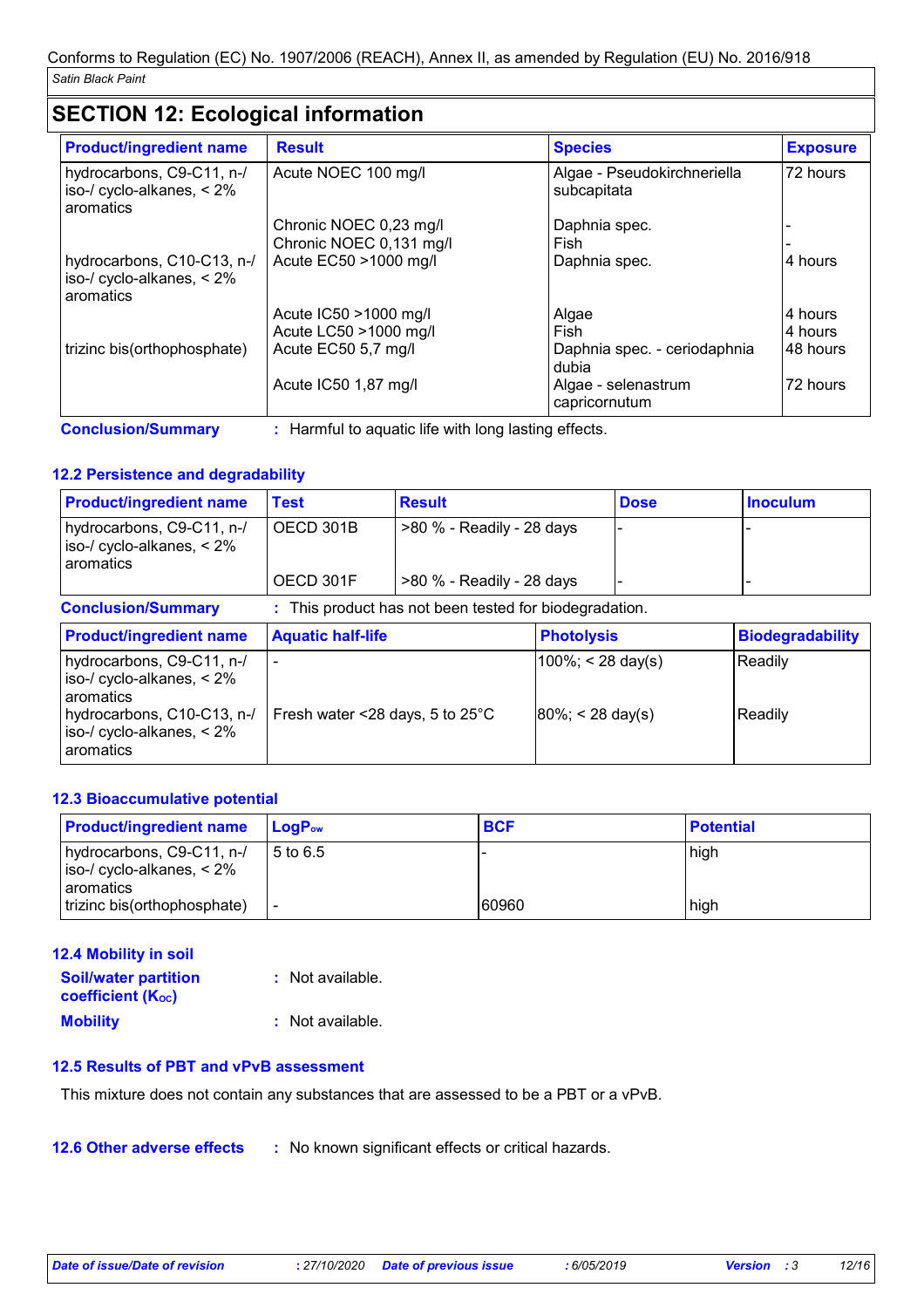# **SECTION 13: Disposal considerations**

The information in this section contains generic advice and guidance.

### **13.1 Waste treatment methods**

| <b>Product</b>                 |                                                                                                                                                                                                                                                                                                                                                                                                                                                                                                                                                      |
|--------------------------------|------------------------------------------------------------------------------------------------------------------------------------------------------------------------------------------------------------------------------------------------------------------------------------------------------------------------------------------------------------------------------------------------------------------------------------------------------------------------------------------------------------------------------------------------------|
| <b>Methods of disposal</b>     | : The generation of waste should be avoided or minimised wherever possible.<br>Disposal of this product, solutions and any by-products should at all times comply<br>with the requirements of environmental protection and waste disposal legislation<br>and any regional local authority requirements. Dispose of surplus and non-<br>recyclable products via a licensed waste disposal contractor. Waste should not be<br>disposed of untreated to the sewer unless fully compliant with the requirements of<br>all authorities with jurisdiction. |
| <b>Hazardous waste</b>         | $:$ Yes.                                                                                                                                                                                                                                                                                                                                                                                                                                                                                                                                             |
| <b>Disposal considerations</b> | : Do not allow to enter drains or watercourses.<br>Dispose of according to all federal, state and local applicable regulations.<br>If this product is mixed with other wastes, the original waste product code may no<br>longer apply and the appropriate code should be assigned.<br>For further information, contact your local waste authority.                                                                                                                                                                                                   |

### **European waste catalogue (EWC)**

The European Waste Catalogue classification of this product, when disposed of as waste, is:

| <b>Waste code</b>              | <b>Waste designation</b>                                                                                                                                                                                                                                                                                                                                                                                                                                                                                                                                      |  |  |
|--------------------------------|---------------------------------------------------------------------------------------------------------------------------------------------------------------------------------------------------------------------------------------------------------------------------------------------------------------------------------------------------------------------------------------------------------------------------------------------------------------------------------------------------------------------------------------------------------------|--|--|
| 08 01 11*                      | waste paint and varnish containing organic solvents or other hazardous substances                                                                                                                                                                                                                                                                                                                                                                                                                                                                             |  |  |
| <b>Packaging</b>               |                                                                                                                                                                                                                                                                                                                                                                                                                                                                                                                                                               |  |  |
| <b>Methods of disposal</b>     | : The generation of waste should be avoided or minimised wherever possible. Waste<br>packaging should be recycled. Incineration or landfill should only be considered<br>when recycling is not feasible.                                                                                                                                                                                                                                                                                                                                                      |  |  |
| <b>Disposal considerations</b> | : Using information provided in this safety data sheet, advice should be obtained from<br>the relevant waste authority on the classification of empty containers.<br>Empty containers must be scrapped or reconditioned.<br>Dispose of containers contaminated by the product in accordance with local or<br>national legal provisions.                                                                                                                                                                                                                       |  |  |
| <b>Special precautions</b>     | : This material and its container must be disposed of in a safe way. Care should be<br>taken when handling emptied containers that have not been cleaned or rinsed out.<br>Empty containers or liners may retain some product residues. Vapour from product<br>residues may create a highly flammable or explosive atmosphere inside the<br>container. Do not cut, weld or grind used containers unless they have been cleaned<br>thoroughly internally. Avoid dispersal of spilt material and runoff and contact with<br>soil, waterways, drains and sewers. |  |  |

| <b>SECTION 14: Transport information</b>  |                |                               |               |                                       |
|-------------------------------------------|----------------|-------------------------------|---------------|---------------------------------------|
|                                           | <b>ADR/RID</b> | <b>ADN</b>                    | <b>IMDG</b>   | <b>IATA</b>                           |
| 14.1 UN number                            | <b>UN1263</b>  | <b>UN1263</b>                 | <b>UN1263</b> | UN1263                                |
| 14.2 UN proper<br>shipping name           | Paint.         | Paint.                        | Paint.        | Paint.                                |
| <b>14.3 Transport</b><br>hazard class(es) | 3              | 3                             | 3             | 3                                     |
| <b>14.4 Packing</b><br>group              | Ш              | $\mathbf{III}$                | $\mathbf{  }$ | Ш                                     |
|                                           |                |                               |               |                                       |
| <b>Date of issue/Date of revision</b>     | : 27/10/2020   | <b>Date of previous issue</b> | :6/05/2019    | 13/16<br><b>Version</b><br>$\cdot$ :3 |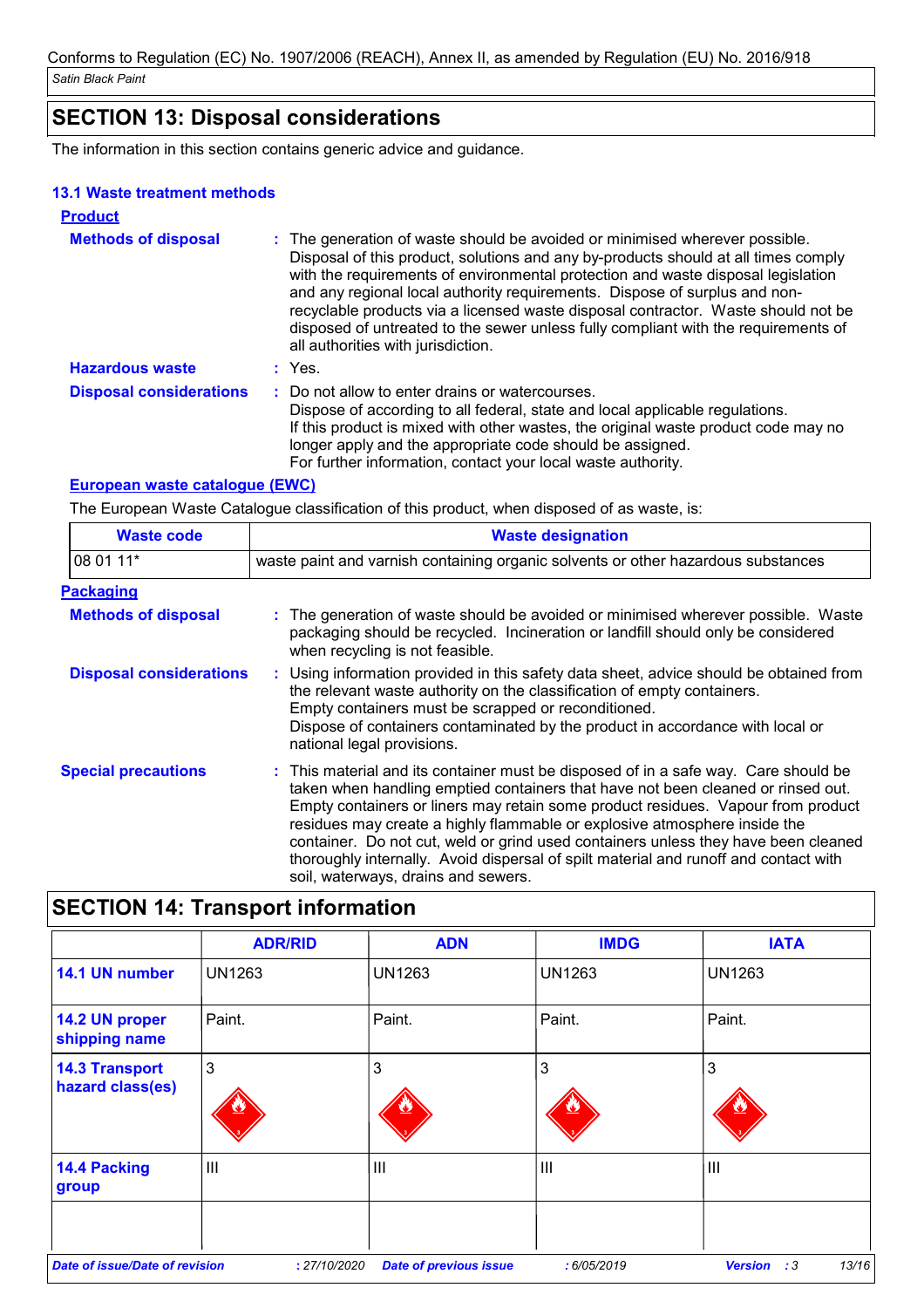### **SECTION 14: Transport information**

| 14.5<br><b>Environmental</b><br><b>hazards</b> | No.                                                                                                                                                                                                       | No. | No.                                                                                                                                                                                                                                                      | No.                                                                                                                                                                                                                                                                                                                                    |
|------------------------------------------------|-----------------------------------------------------------------------------------------------------------------------------------------------------------------------------------------------------------|-----|----------------------------------------------------------------------------------------------------------------------------------------------------------------------------------------------------------------------------------------------------------|----------------------------------------------------------------------------------------------------------------------------------------------------------------------------------------------------------------------------------------------------------------------------------------------------------------------------------------|
| <b>Additional</b><br><b>information</b>        | <b>Remark</b><br>Exempted according<br>to 2.2.3.1.5 (Viscous<br>substance exemption)<br>This class 3 material<br>is not subject to<br>regulation in<br>packagings up to 450<br>ADR Tunnel code: (D/<br>E) |     | <b>Emergency</b><br>schedules (EmS):<br>$F-E + S-E$<br>Viscous substance<br>exemption<br>This class 3 material<br>can be considered<br>non hazardous in<br>packagings up to 450<br>L.Exempted according<br>to $2.3.2.5$ (Viscous<br>substance exemption) | <b>Passenger and</b><br><b>Cargo Aircraft</b><br>Quantity limitation: 60<br>Packaging<br>instructions: 355<br><b>Cargo Aircraft Only</b><br>Quantity limitation:<br>220 L<br>Packaging<br>instructions: 366<br><b>Limited Quantities -</b><br><b>Passenger Aircraft</b><br>Quantity limitation: 10<br>Packaging<br>instructions: Y 344 |

**14.6 Special precautions for : Transport within user's premises: always transport in closed containers that are user** upright and secure. Ensure that persons transporting the product know what to do in the event of an accident or spillage.

# **SECTION 15: Regulatory information**

| EU Regulation (EC) No. 1907/2006 (REACH)                                                                                                                                   | <b>Annex XIV - List of substances subject to authorisation</b>                                                                                            |
|----------------------------------------------------------------------------------------------------------------------------------------------------------------------------|-----------------------------------------------------------------------------------------------------------------------------------------------------------|
|                                                                                                                                                                            |                                                                                                                                                           |
| <b>Annex XIV</b>                                                                                                                                                           |                                                                                                                                                           |
| None of the components are listed.                                                                                                                                         |                                                                                                                                                           |
| <b>Substances of very high concern</b>                                                                                                                                     |                                                                                                                                                           |
| None of the components are listed.                                                                                                                                         |                                                                                                                                                           |
| <b>Annex XVII - Restrictions : Not applicable.</b><br>on the manufacture,<br>placing on the market<br>and use of certain<br>dangerous substances,<br>mixtures and articles |                                                                                                                                                           |
| <b>Other EU regulations</b>                                                                                                                                                |                                                                                                                                                           |
| <b>VOC</b>                                                                                                                                                                 | : The provisions of Directive 2004/42/EC on VOC apply to this product. Refer to the<br>product label and/or technical data sheet for further information. |
| <b>VOC for Ready-for-Use</b><br><b>Mixture</b>                                                                                                                             | : IIA/i. One-pack performance coatings. EU limit value for this product : 500g/l (2010.)<br>This product contains a maximum of 500 g/l VOC.               |
| <b>Europe inventory</b>                                                                                                                                                    | : All components are listed or exempted.                                                                                                                  |
| <b>Black List Chemicals</b><br>(76/464/EEC)                                                                                                                                | ÷                                                                                                                                                         |

Not listed.

| <b>Prior Informed Consent (PIC) (649/2012/EU)</b> |  |
|---------------------------------------------------|--|
| Not listed.                                       |  |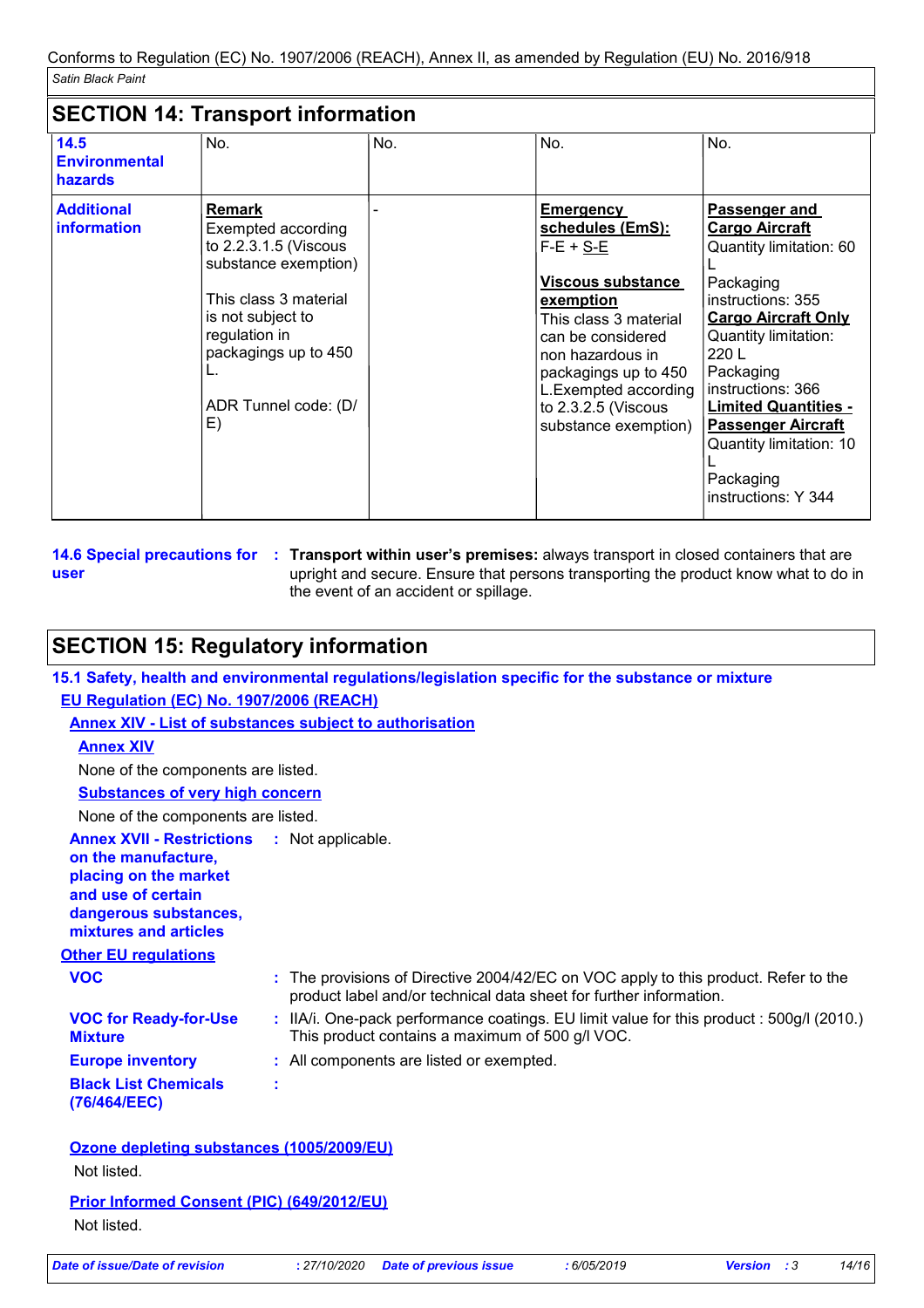# **SECTION 15: Regulatory information**

### **Seveso Directive**

This product is controlled under the Seveso Directive.

| <b>Danger criteria</b>                    |                                                                                                                                                                                                                                                                                                                                                                                                                          |
|-------------------------------------------|--------------------------------------------------------------------------------------------------------------------------------------------------------------------------------------------------------------------------------------------------------------------------------------------------------------------------------------------------------------------------------------------------------------------------|
| <b>Category</b>                           |                                                                                                                                                                                                                                                                                                                                                                                                                          |
| P <sub>5c</sub>                           |                                                                                                                                                                                                                                                                                                                                                                                                                          |
| <b>References</b>                         | The information contained in this safety data sheet does not constitute the user's<br>own assessment of workplace risks, as required by other health and safety<br>legislation. The provisions of the national health and safety at work regulations apply<br>to the use of this product at work.<br>: EH40/2005 Workplace exposure limits<br>Conforms to Regulation (EC) No. 1907/2006 (REACH), Annex II, as amended by |
|                                           | Regulation (EU) No. 2016/918                                                                                                                                                                                                                                                                                                                                                                                             |
| <b>International requlations</b>          |                                                                                                                                                                                                                                                                                                                                                                                                                          |
|                                           | <b>Chemical Weapon Convention List Schedules I, II &amp; III Chemicals</b>                                                                                                                                                                                                                                                                                                                                               |
| Not listed.                               |                                                                                                                                                                                                                                                                                                                                                                                                                          |
| <b>Montreal Protocol</b>                  |                                                                                                                                                                                                                                                                                                                                                                                                                          |
| Not listed.                               |                                                                                                                                                                                                                                                                                                                                                                                                                          |
|                                           | <b>Stockholm Convention on Persistent Organic Pollutants</b>                                                                                                                                                                                                                                                                                                                                                             |
| Not listed.                               |                                                                                                                                                                                                                                                                                                                                                                                                                          |
|                                           | <b>Rotterdam Convention on Prior Informed Consent (PIC)</b>                                                                                                                                                                                                                                                                                                                                                              |
| Not listed.                               |                                                                                                                                                                                                                                                                                                                                                                                                                          |
|                                           | <b>UNECE Aarhus Protocol on POPs and Heavy Metals</b>                                                                                                                                                                                                                                                                                                                                                                    |
| Not listed.                               |                                                                                                                                                                                                                                                                                                                                                                                                                          |
|                                           |                                                                                                                                                                                                                                                                                                                                                                                                                          |
| <b>CN code</b><br>: 32089091              |                                                                                                                                                                                                                                                                                                                                                                                                                          |
| <b>International lists</b>                |                                                                                                                                                                                                                                                                                                                                                                                                                          |
| <b>National inventory</b>                 |                                                                                                                                                                                                                                                                                                                                                                                                                          |
| <b>Australia</b>                          | : At least one component is not listed.                                                                                                                                                                                                                                                                                                                                                                                  |
| <b>Canada</b>                             | : At least one component is not listed.                                                                                                                                                                                                                                                                                                                                                                                  |
| <b>China</b>                              | At least one component is not listed.                                                                                                                                                                                                                                                                                                                                                                                    |
| <b>Japan</b>                              | Japan inventory (ENCS): At least one component is not listed.<br>Japan inventory (ISHL): At least one component is not listed.                                                                                                                                                                                                                                                                                           |
| <b>Malaysia</b>                           | : Not determined                                                                                                                                                                                                                                                                                                                                                                                                         |
| <b>New Zealand</b>                        | At least one component is not listed.                                                                                                                                                                                                                                                                                                                                                                                    |
| <b>Philippines</b>                        | At least one component is not listed.                                                                                                                                                                                                                                                                                                                                                                                    |
| <b>Republic of Korea</b>                  | At least one component is not listed.                                                                                                                                                                                                                                                                                                                                                                                    |
| <b>Taiwan</b>                             | : At least one component is not listed.                                                                                                                                                                                                                                                                                                                                                                                  |
| <b>Turkey</b>                             | Not determined.                                                                                                                                                                                                                                                                                                                                                                                                          |
| <b>United States</b>                      | At least one component is not listed.                                                                                                                                                                                                                                                                                                                                                                                    |
| <b>Thailand</b>                           | Not determined.                                                                                                                                                                                                                                                                                                                                                                                                          |
| <b>Viet Nam</b>                           | Not determined.                                                                                                                                                                                                                                                                                                                                                                                                          |
| <b>15.2 Chemical safety</b><br>assessment | : No Chemical Safety Assessment has been carried out.                                                                                                                                                                                                                                                                                                                                                                    |